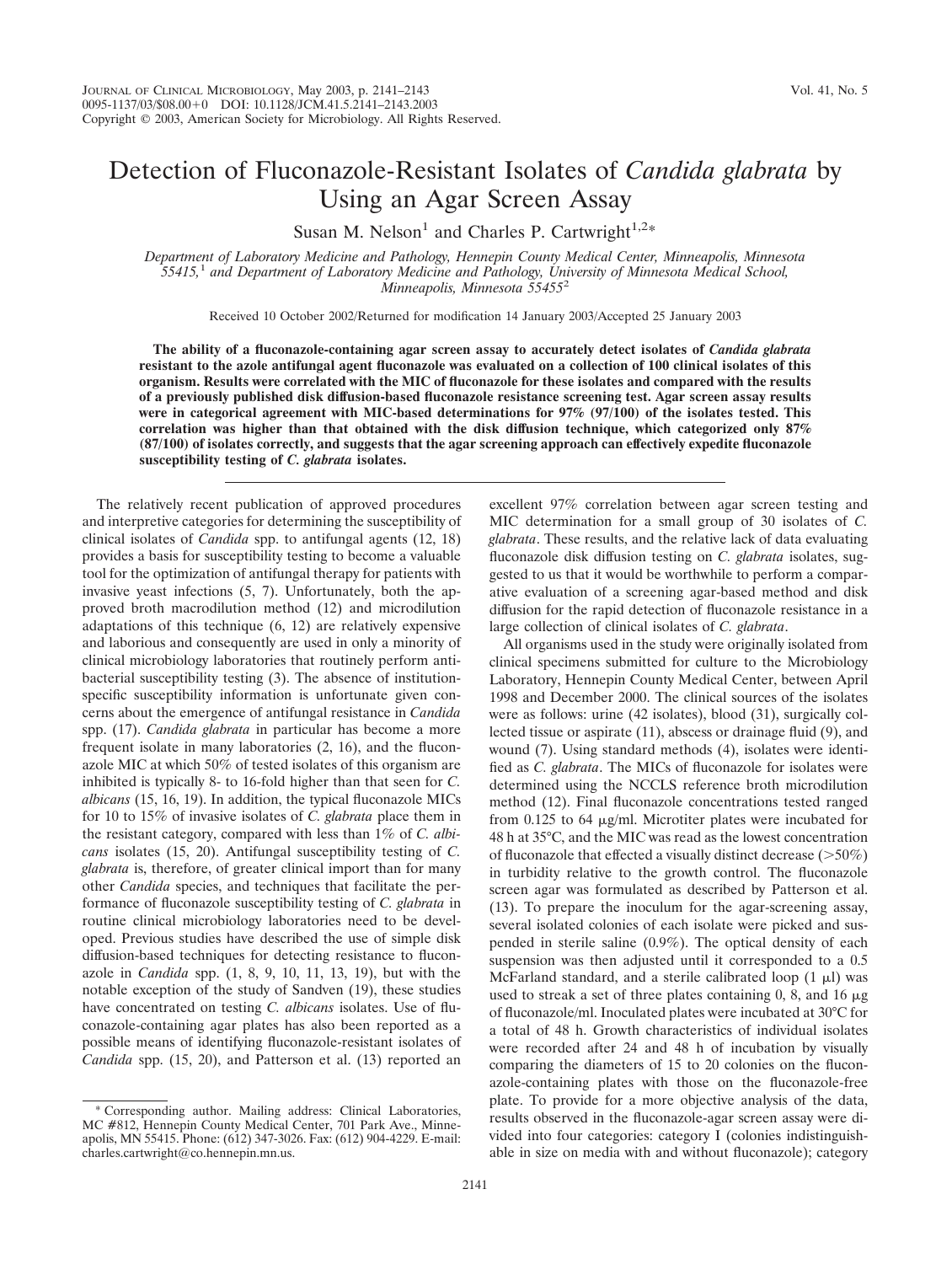TABLE 1. Distribution of 48-h broth microdilution fluconazole MIC for *C. glabrata* isolates evaluated in the present study

| Total no. of    | No. of isolates with fluconazole MIC $(\mu g/ml)$ of: |  |  |     |    |    |    |           |  |  |  |  |
|-----------------|-------------------------------------------------------|--|--|-----|----|----|----|-----------|--|--|--|--|
| isolates tested | 0.5                                                   |  |  |     |    | 16 | 32 | $\geq 64$ |  |  |  |  |
| 100             |                                                       |  |  | 26. | 31 | 14 |    |           |  |  |  |  |

II (colonies visually smaller on fluconazole-containing media but with a typical colony diameter  $>50\%$  of the diameter seen on fluconazole-free media); category III (colonies significantly smaller on fluconazole-containing media and typical colony diameter 50% of the diameter seen on fluconazole-free media); and category IV (no growth or only pinpoint colonies on fluconazole-containing media). Fluconazole disk diffusion testing was performed as described by Barry and Brown (1). Zone diameters were measured after 48 h of incubation at 35°C in ambient air, and breakpoints of  $\geq$ 19 mm (susceptible), 15 to 18  $mm$  (intermediate), and  $\leq$ 14 mm (resistant) were used, corresponding (according to previously published data) to fluconazole MICs of  $\leq 8$ , 16 to 32, and  $\geq 64$  ug/ml, respectively (1).

The fluconazole MICs for the 100 isolates of *C. glabrata* evaluated in this study are shown in Table 1. Significant clustering of isolates around the susceptible breakpoint of  $8 \mu g/ml$ was observed, with fluconazole MICs either at or within one doubling dilution of this value for 71% (71/100) of the isolates. The fluconazole MICs for a total of 31 isolates were  $>8 \mu g/ml$ , with 18 (58%) of these showing fluconazole MICs in the NCCLS susceptible–dose-dependent (S-DD) range and 13 (42%) testing in the resistant (R) range ( $\geq 64$   $\mu$ g/ml). The results of the agar screen assay are shown in Table 2. The use of 8  $\mu$ g of fluconazole/ml and an incubation time of 24 h enabled the most accurate differentiation of fluconazole-susceptible *C. glabrata* isolates (MIC  $\leq$  8  $\mu$ g/ml) from those in the S-DD and R categories. Under these conditions, all 31 isolates with fluconazole MICs of  $>8 \mu g/ml$  were placed in category I or II (less than 50% decrease in mean colony diameter), with only 3 of the 69 isolates (4.3%) with fluconazole MICs of  $\leq 8$  $\mu$ g/ml being similarly designated. Using 8  $\mu$ g of fluconazole/ml but prolonging the incubation period to 48 h resulted in a marginal improvement in sensitivity but greatly decreased the specificity of the assay (Table 2). The use of 16  $\mu$ g of fluconazole/ml did not improve differentiation of isolates with fluconazole MICs of  $8 \mu g/ml$  or less from those with fluconazole MICs of 16  $\mu$ g/ml or above, as had been reported in a previous

TABLE 3. Correlation between results obtained by disk diffusion and MIC broth microdilution testing of fluconazole susceptibility of *C. glabrata* isolates

| No. of isolates with disk diffusion zone sizes (mm)<br>and interpretation <sup>a</sup> of: |  |  |  |  |  |  |  |  |  |
|--------------------------------------------------------------------------------------------|--|--|--|--|--|--|--|--|--|
| $\leq 14$<br>(resistant)                                                                   |  |  |  |  |  |  |  |  |  |
|                                                                                            |  |  |  |  |  |  |  |  |  |
| 12                                                                                         |  |  |  |  |  |  |  |  |  |
| 13                                                                                         |  |  |  |  |  |  |  |  |  |
|                                                                                            |  |  |  |  |  |  |  |  |  |

<sup>*a*</sup> Categories: susceptible ( $\leq$ 8  $\mu$ g/ml), susceptible-dose dependent (16 to 32  $\mu$ g/ml), resistant ( $\geq 64 \mu$ g/ml).

study (14). Indeed, a majority of isolates with fluconazole MICs of 16 or 32 μg/ml (13 of 18 [72%] at 24 h and 15 of 18 [83%] at 48 h) were designated susceptible (category III or IV) when  $16 \mu g$  of fluconazole/ml was added to the medium. All isolates determined to be in the R category by the reference MIC method were designated category I (little or no decrease in mean colony diameter) in the fluconazole agar screen assay irrespective of the concentration of fluconazole used or length of incubation. Unfortunately, under none of the tested conditions were isolates in the S-DD category able to be accurately differentiated from those isolates demonstrating outright resistance to fluconazole (Table 2). The results of disk diffusion testing are shown in Table 3. All 31 isolates placed in the R or S-DD category by MIC testing were identified as either intermediate or resistant by disk diffusion testing. A total of 13 of the 69 (18.9%) isolates in the S category were also classified as resistant (7 isolates) or intermediate (6 isolates) by disk diffusion, resulting in an overall accuracy of 87% (87/100).

The results of our investigation of simple techniques for screening isolates of *C. glabrata* for susceptibility to fluconazole are in general agreement with those reported by previous investigators (1, 11, 13, 19). Both the agar screen method that we developed and the disk diffusion technique correctly designated resistant all 31 isolates with fluconazole MICs of  $>8$ -g/ml. Neither methodology effectively discriminated between isolates that were determined to be in the S-DD category by MIC testing and those determined to be resistant outright to fluconazole. In the agar screen assay, 56% (10/18) of S-DD isolates appeared fully resistant to fluconazole, while only 33% (6/18) of S-DD isolates would have been classified as intermediate by the disk diffusion assay. These results strongly suggest

TABLE 2. Correlation between decrease in colony diameter observed on fluconazole-screening agar and NCCLS interpretive categorization of *C. glabrata* isolates based on broth microdilution fluconazole MICs

| MIC $(\mu g/ml)^a$<br>(no. of isolates)  |    | No. of isolates of indicated colony size category <sup>b</sup> in test conditions ( $\mu$ g) of fluconazole/incubation time (h) of: |    |                |      |               |         |              |    |  |          |          |    |  |         |         |
|------------------------------------------|----|-------------------------------------------------------------------------------------------------------------------------------------|----|----------------|------|---------------|---------|--------------|----|--|----------|----------|----|--|---------|---------|
|                                          |    | 8/24                                                                                                                                |    |                | 8/48 |               |         | 16/24        |    |  | 16/48    |          |    |  |         |         |
|                                          |    |                                                                                                                                     | Ш  | IV             |      | п             | Ш       | IV           |    |  | Ш        | IV       |    |  | Ш       | IV      |
| ≤8(69)<br>$16 - 32(18)$<br>$\geq 64(13)$ | 10 | 8                                                                                                                                   | 35 | 31<br>$\left($ | 13   | 8<br>$\Omega$ | 52<br>8 | 16<br>0<br>0 | 13 |  | $\Omega$ | 68<br>12 | 13 |  | 14<br>8 | 53<br>0 |

<sup>*a*</sup> Categories: susceptible ( $\leq$ 8  $\mu$ g/ml), susceptible-dose dependent (16 to 32  $\mu$ g/ml), resistant ( $\geq$ 64  $\mu$ 

<sup>b</sup> Definitions of colony size categories are as follows: category I (no discernible difference in colony size on fluconazole-containing media); category II (colonies smaller on fluconazole-containing media but typically >50% of the size of control colonies); category III (colonies significantly smaller on fluconazole-containing media and typically <50% of the size of control colonies); and category IV (no growth or only pinpoint colonies on fluconazole-containing media).